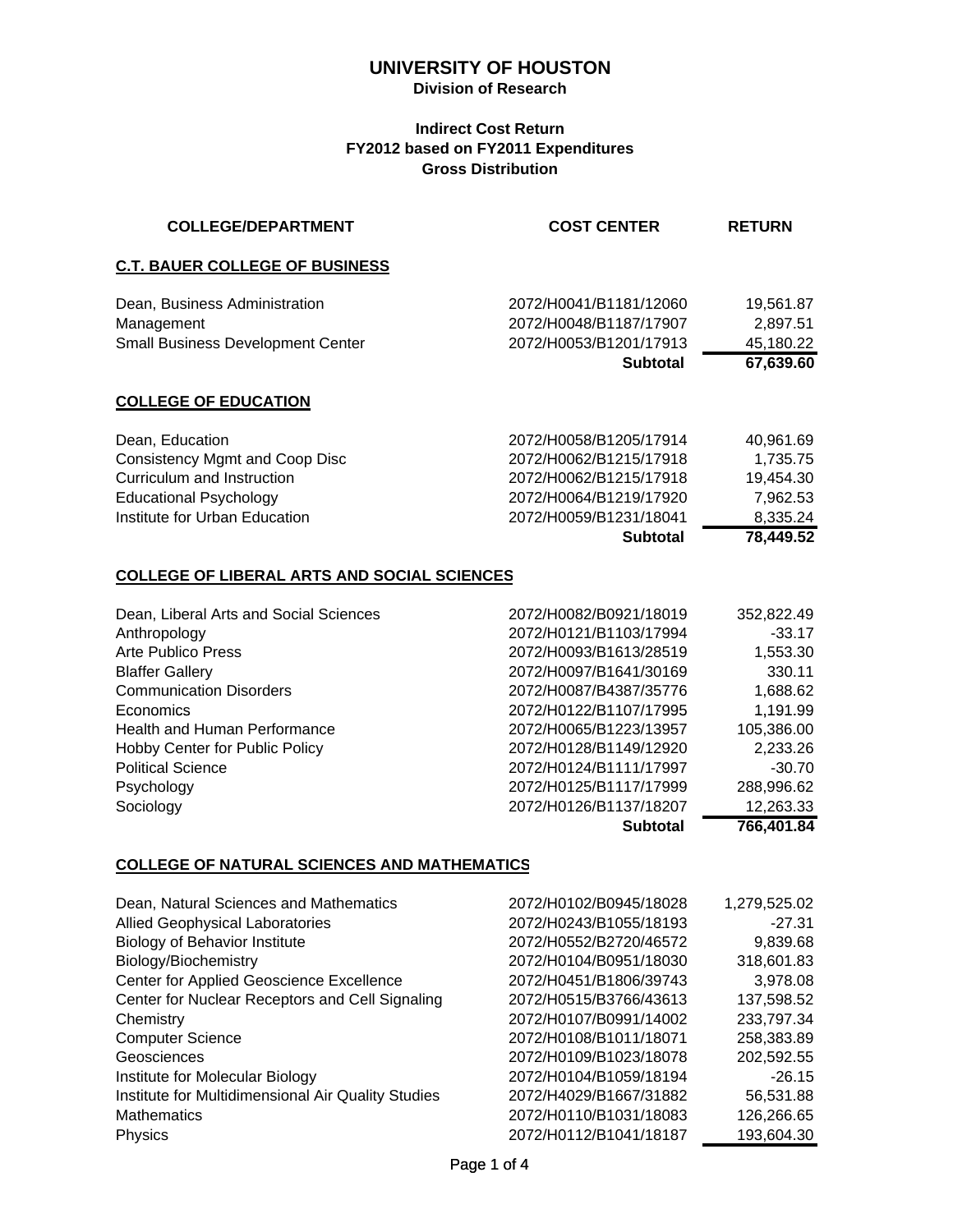## **Division of Research**

### **Indirect Cost Return FY2012 based on FY2011 Expenditures Gross Distribution**

|                                                                                                       | <b>Subtotal</b>                                  | 2,820,666.27           |
|-------------------------------------------------------------------------------------------------------|--------------------------------------------------|------------------------|
| <b>COLLEGE OF OPTOMETRY</b>                                                                           |                                                  |                        |
| Clinical Optometry - Old Dept                                                                         | 2072/H0113/B1161/17864                           | 376,905.86             |
| Optometry, Community                                                                                  | 2072/H0113/B1161/17864                           | 298,173.16             |
|                                                                                                       | <b>Subtotal</b>                                  | 675,079.02             |
| <b>COLLEGE OF PHARMACY</b>                                                                            |                                                  |                        |
| Dean, Pharmacy                                                                                        | 2072/H0116/B1067/12065                           | 237,899.46             |
| Center for Experimental Therapeutics and Pharmacoi                                                    | 2072/H0117/B2202/41115                           | 10,311.12              |
| <b>Clinical Sciences and Administration</b>                                                           | 2072/H0118/B1097/18210                           | 33,620.70              |
| Heart and Kidney Institute                                                                            | 2072/H0117/B1079/18201                           | 114,918.69             |
| Institute for Community Health                                                                        | 2072/H0501/B1844/41073                           | 2,677.51               |
| Institute for Drug Education and Research                                                             | 2072/H0422/B1621/32619                           | 1,242.94               |
| Pharmacological and Pharmaceutical Sciences                                                           | 2072/H0117/B1069/18198                           | 197,775.69             |
|                                                                                                       | <b>Subtotal</b>                                  | 598,446.11             |
| <b>COLLEGE OF TECHNOLOGY</b>                                                                          |                                                  |                        |
| Dean, Technology                                                                                      | 2072/H0136/B1151/17859                           | 105,601.57             |
| Abramson Center for the Future of Health                                                              | 2072/H0136/B1151/17859                           | 2,828.18               |
| Center for Technology Literacy                                                                        | 2072/H0136/B1151/17859                           | 73,520.96              |
| <b>Engineering Technology</b>                                                                         | 2072/H0136/B1151/17859                           | 35,435.90              |
| Human Development and Consumer Science                                                                | 2072/H0136/B1151/17859                           | 623.21                 |
| Information & Logistics Technology                                                                    | 2072/H0136/B1151/17859                           | 1,195.58               |
| <b>Texas Manufacturing Assistance Center</b>                                                          | 2072/H0281/B1676/32617                           | 1,477.99<br>220,683.40 |
|                                                                                                       | <b>Subtotal</b>                                  |                        |
| <b>CULLEN COLLEGE OF ENGINEERING</b>                                                                  |                                                  |                        |
| Dean, Engineering                                                                                     | 2072/H0066/B0862/17895                           | 934,083.96             |
| <b>Biomedical Engineering</b>                                                                         | 2072/H0071/B3793/44312                           | 13,152.03              |
| Center for Innovative Grouting Materials and Tech                                                     | 2072/H0069/B0919/18018                           | 15,715.40              |
| Center for Integrated Bio and Nano Systems                                                            | 2072/H0070/B0886/18123                           | 71,265.59              |
| Center for Neuro-Engineering and Cognitive Science                                                    | 2072/H0426/B1664/31649                           | 11,829.76              |
| <b>Chemical Engineering</b>                                                                           | 2072/H0067/B0864/17896                           | 212,905.10             |
| Civil Engineering                                                                                     | 2072/H0068/B0882/18122<br>2072/H0077/B0917/18017 | 128,579.63             |
| <b>Composites Engineering and Applications Center</b><br><b>Electrical &amp; Computer Engineering</b> | 2072/H0070/B0886/18123                           | 3,629.46<br>228,787.86 |
| <b>Industrial Engineering</b>                                                                         | 2072/H0072/B0892/18009                           | 18,928.65              |
| Institute for Fluid Dynamics and Turbulence                                                           | 2072/H0074/B0915/18016                           | $-554.64$              |
| <b>Mechanical Engineering</b>                                                                         | 2072/H0073/B0896/18011                           | 265,742.06             |
| Nanosystem Manufacturing Center                                                                       | 2072/H0070/B0886/18123                           | 3,809.80               |
| National Wind Energy Center                                                                           | 2072/H0503/B3693/41306                           | 54,074.58              |
| SW Public Safety Technology Center                                                                    | 2072/H0455/B1804/37929                           | 5,944.30               |
| Texas Hurricane Center for Innovative Technology                                                      | 2072/H0512/B4450/43616                           | 1,135.36               |
|                                                                                                       | <b>Subtotal</b>                                  | 1,969,028.90           |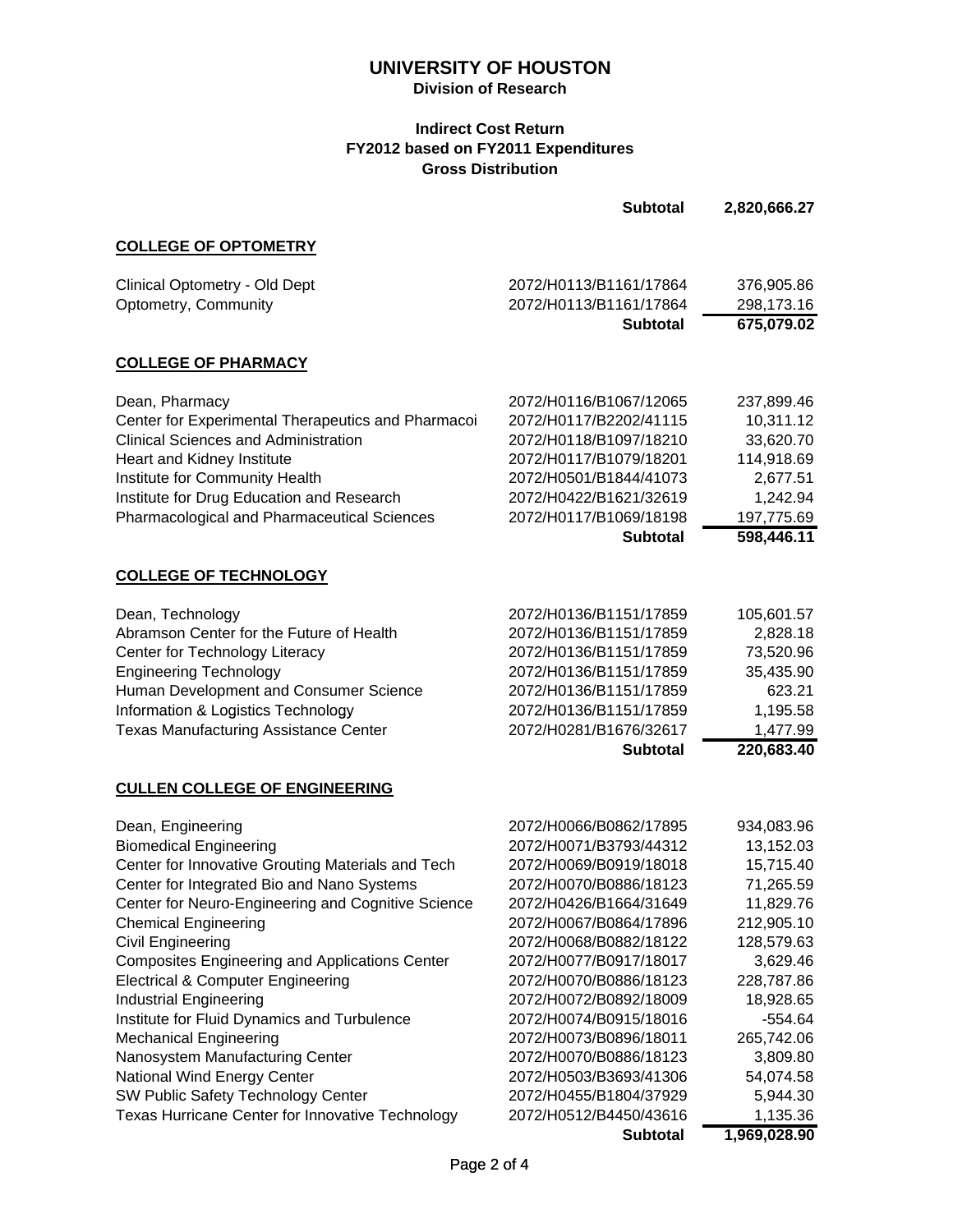## **Division of Research**

#### **Indirect Cost Return FY2012 based on FY2011 Expenditures Gross Distribution**

#### **DIVISION OF RESEARCH**

| VP-Research                                    | 2072/H0233/B0818/18094 | 323,531.22   |
|------------------------------------------------|------------------------|--------------|
| <b>Center for Advanced Materials</b>           | 2072/H0453/B1730/36385 | 53,768.76    |
| Center for Biomedical & Environmental Genomics | 2072/H0546/B3838/45612 | 133,840.04   |
| Center for Industrial Partnerships             |                        | 330.74       |
| <b>Center for Materials Chemistry</b>          | 2072/H0248/B0850/10819 | 942.98       |
| Center for Neuromotor & Biomechanics Research  | 2072/H0521/B3794/44342 | 13,221.43    |
| <b>Energy Laboratory</b>                       | 2072/H0250/B0838/18103 | $-91.71$     |
| <b>Houston Coastal Center</b>                  | 2072/H0271/B4473/47017 | 4,851.67     |
| Institute for Molecular Design                 | 2072/H0103/B1065/18197 | 17,875.14    |
| Institute for Nanoenergy                       | 2072/H0545/B3797/45491 | 28,510.55    |
| Institute for Space Systems Operations         | 2072/H0244/B0844/11894 | 4,928.60     |
| Office of Contracts and Grants                 | 2072/H0282/B0834/18101 | -429.67      |
| Space Vacuum Epitaxy Center                    | 2072/H0453/B1730/36385 | $-246.19$    |
| TcSAM                                          | 2072/H0247/B0848/14006 | $-1,618.08$  |
| <b>TcSUH</b>                                   | 2072/H0452/B0848/36896 | 190,234.99   |
| <b>Texas Learning/Computation Center</b>       | 2072/H0246/B0822/18096 | 190,426.68   |
| <b>Texas Obesity Research Center</b>           | 2072/H0500/B4422/42126 | 928.75       |
| TIMES                                          | 2072/H0288/B1691/34116 | 248,288.86   |
|                                                | <b>Subtotal</b>        | 1,209,294.76 |

#### **GRADUATE COLLEGE OF SOCIAL WORK**

|                                                  | <b>Subtotal</b>        | 300,253.36  |
|--------------------------------------------------|------------------------|-------------|
| Office for Drug SPR                              | 2072/H0129/B1169/10692 | 333.77      |
| Drug and Social Policy Research                  | 2072/H0508/B1171/43463 | 91,797.45   |
| <b>Community Projects - Social Work</b>          | 2072/H0129/B1169/10692 | $-2.792.21$ |
| Child & Family for Innovative Research           | 2072/H0509/B1171/43450 | 42.364.99   |
| Center for Health Equities & Evaluation Research | 2072/H0662/B1169/48442 | 622.80      |
| Dean, Social Work                                | 2072/H0129/B1169/10692 | 167,926.55  |

#### **HILTON COLLEGE OF HOTEL AND RESTAURANT MANAGEMENT**

| Hotel and Restaurant Management | 2072/H0081/B1165/17866 | 11,823.24 |
|---------------------------------|------------------------|-----------|
|                                 | <b>Subtotal</b>        | 11,823.24 |
| <b>HONORS COLLEGE</b>           |                        |           |
| Dean, Honors College            | 2072/H0078/B2877/49832 | 1,352.51  |
|                                 | <b>Subtotal</b>        | 1,352.51  |
| <b>LIBRARY</b>                  |                        |           |
| Administration, Library         | 2072/H0143/B0860/17894 | 376.39    |
|                                 | <b>Subtotal</b>        | 376.39    |
|                                 |                        |           |

#### **SENIOR V.P. FOR ACADEMIC AFFAIRS AND PROVOST**